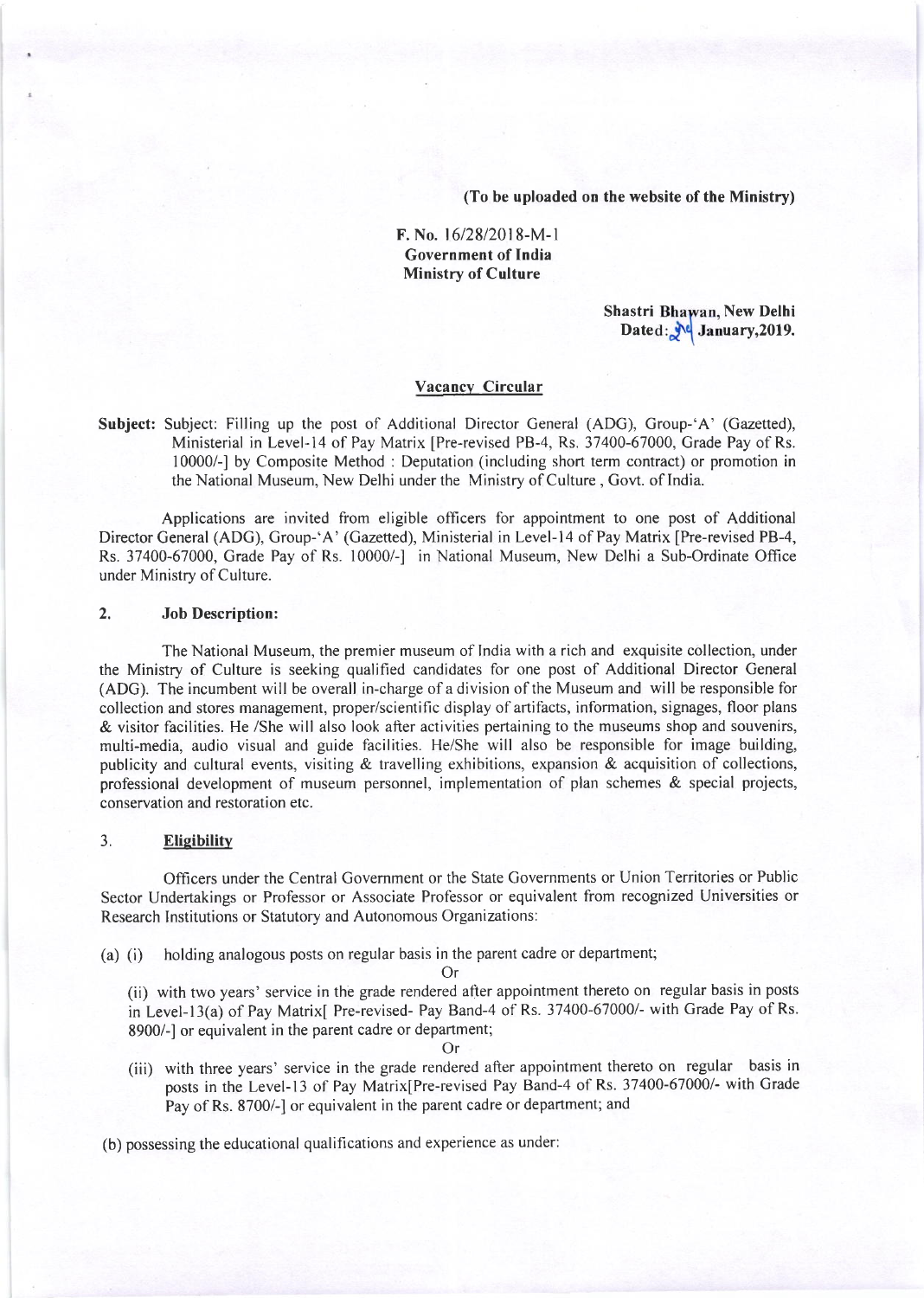## Essential

(i) Master's degree from a recognized University by UGC or Association of Indian Universities in Museology or History of Art or History or Sanskrit or Pali or Prakrit or Persian or Arabic or Archaeology or Anthropology or Fine Arts or Chemistry; and

(ii) Fifteen years' of experience at a level of Curator and above in a Museum of National or Intemational repute with evidence of published research work.

#### Desirable:

Post graduate diploma in Management or MBA from a recognized Institute or University.

- Note-l : Period of deputation(ISTC) including period of deputation (ISTC) in another ex-cadre post held immediately preceding this appointment in the same or some other organization or department of the Central Government shall ordinarily not exceed five years.
- Note 2: The maximum age limit for appointment by deputation (ISTC) shall not exceed 56 years as on the closing date for receipt of applications.
- Note 3: For the purpose of appointment on deputation basis, the service rendered on regular basis by an officer prior to 01.01.2006 the date from which the revised pay structure based on the  $6<sup>th</sup>$  CPC recommendations has been extended, shall be deemed to be the service rendered in the corresponding grade pay or pay scale extended based on the recommendations of the Pay Commission except where there has been merger of more than one pre-revised scale of pay into one Grade with a common Grade Pay or Pay Scale, and where this benefit will extend only for the post(s) for which that Grade or Pay Scale is the normal replacement Grade without any upgradation.
- Note 4: The Departmental Joint Director General in Level-13 of Pay Matrix [Pre-revised Pay Band-4, Rs. 37400-67000 plus Grade Pay of Rs. 8700] with three years regular service in the Grade shall also be considered alongwith outsiders and in case he or she is selected for appointment to the post, the same shall be deemed to have been filled by promotion.

4. Applications, in duplicate, in the enclosed prescribed proforma (Annexure) and complete up-todate ACR dossiers (for the last 5 years) of the Officers who can be spared in the event of their selection along with (i) vigilance clearance, (ii) integrity certificate, (iii) cadre clearance, and (iv) major / minor penalty statement for the last 10 years should reach the undersigned through proper channel within a period of 45 days from the date of publication of advertisement in the Employment News. Applications received after the due date or otherwise incomplete will not be considered and will stand rejected.

> ALV (Satyendra Kumar Singh) Under Secretary to the Govt. of India Tel. No. 23380136 Room No. 210-D Wing, Shastri Bhawan Dr. Rajendra Prasad Road New Delhi - 110115

t\_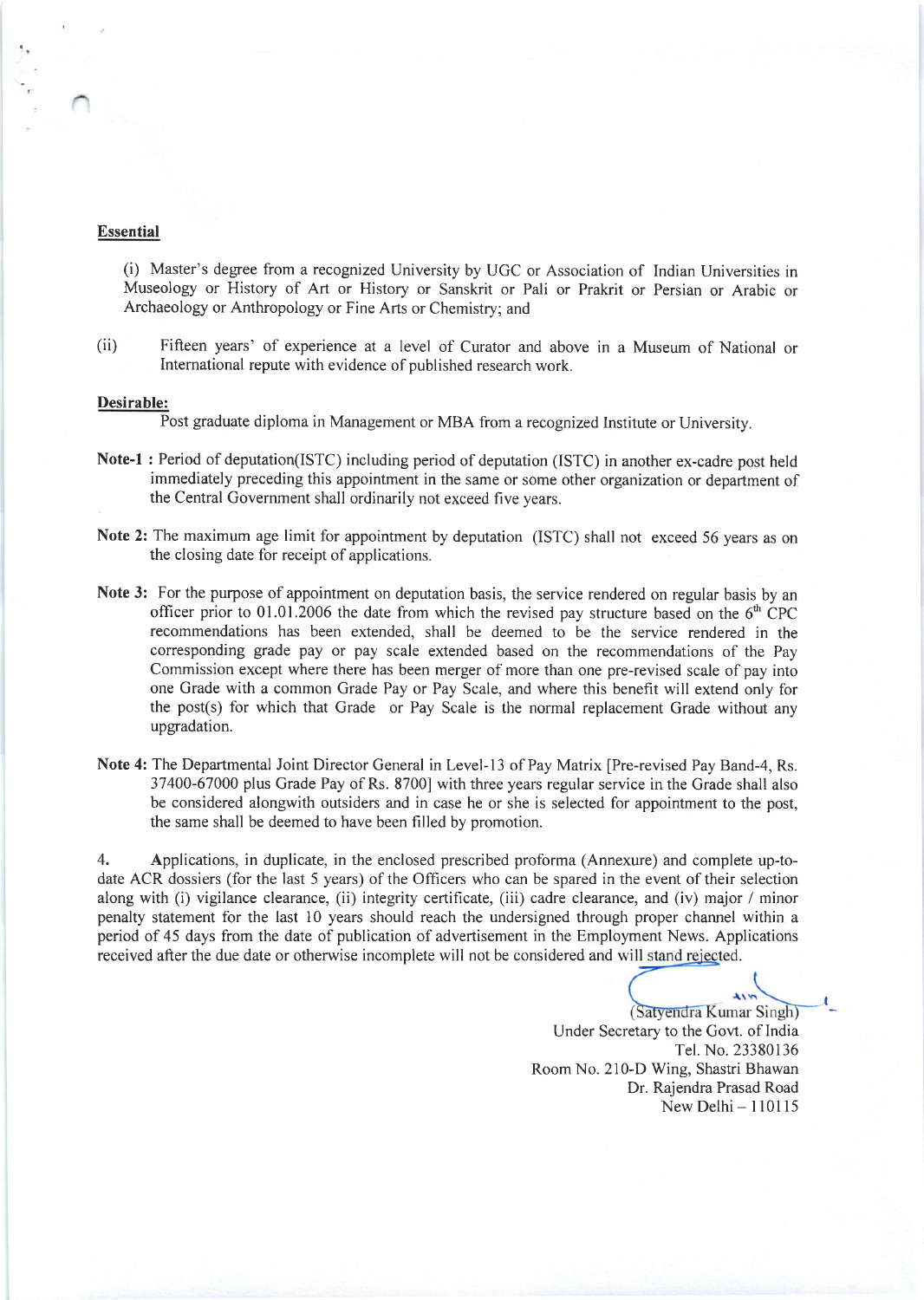## **ANNEXURE**

## BIO-DATA/ CURRICULUM VITAE PROFORMA FOR THE POST OF ADDITIONAL NATIONAL MUSEUM NEW

 $\alpha = -\frac{1}{2}$ 

۰.

 $\sum_{i=1}^{n}$ 

| 2. Date of Birth (in Christian era)<br>3.i) Date of entry into service<br>ii) Date of retirement under<br><b>Central/State Government Rules</b><br>4. Educational Qualifications<br>5. Whether Educational<br>and other qualifications<br>required for the post are<br>satisfied. (If any<br>qualification has been treated as equivalent to the<br>one prescribed in the Rules, state the authority for<br>the same)<br>Qualifications/ Experience required as mentioned<br>Qualifications/ experience possessed by the<br>officer<br>in the advertisement/vacancy circular<br>Qualifications/ experience possessed by the<br>Eligibility:-<br>Officers under the Central Government or the State<br>officer<br>Governments or Union Territories or Public Sector<br>Undertakings or Professor or Associate Professor or<br>equivalent from recognized Universities or Research<br>Institutions<br>Statutory<br>and<br>Autonomous<br><sub>or</sub><br>Organizations:<br>$(a)$ (i)<br>holding analogous posts on regular basis in<br>the parent cadre or department;<br>Or |
|----------------------------------------------------------------------------------------------------------------------------------------------------------------------------------------------------------------------------------------------------------------------------------------------------------------------------------------------------------------------------------------------------------------------------------------------------------------------------------------------------------------------------------------------------------------------------------------------------------------------------------------------------------------------------------------------------------------------------------------------------------------------------------------------------------------------------------------------------------------------------------------------------------------------------------------------------------------------------------------------------------------------------------------------------------------------------|
|                                                                                                                                                                                                                                                                                                                                                                                                                                                                                                                                                                                                                                                                                                                                                                                                                                                                                                                                                                                                                                                                            |
|                                                                                                                                                                                                                                                                                                                                                                                                                                                                                                                                                                                                                                                                                                                                                                                                                                                                                                                                                                                                                                                                            |
|                                                                                                                                                                                                                                                                                                                                                                                                                                                                                                                                                                                                                                                                                                                                                                                                                                                                                                                                                                                                                                                                            |
|                                                                                                                                                                                                                                                                                                                                                                                                                                                                                                                                                                                                                                                                                                                                                                                                                                                                                                                                                                                                                                                                            |
|                                                                                                                                                                                                                                                                                                                                                                                                                                                                                                                                                                                                                                                                                                                                                                                                                                                                                                                                                                                                                                                                            |
|                                                                                                                                                                                                                                                                                                                                                                                                                                                                                                                                                                                                                                                                                                                                                                                                                                                                                                                                                                                                                                                                            |
|                                                                                                                                                                                                                                                                                                                                                                                                                                                                                                                                                                                                                                                                                                                                                                                                                                                                                                                                                                                                                                                                            |
|                                                                                                                                                                                                                                                                                                                                                                                                                                                                                                                                                                                                                                                                                                                                                                                                                                                                                                                                                                                                                                                                            |
|                                                                                                                                                                                                                                                                                                                                                                                                                                                                                                                                                                                                                                                                                                                                                                                                                                                                                                                                                                                                                                                                            |
|                                                                                                                                                                                                                                                                                                                                                                                                                                                                                                                                                                                                                                                                                                                                                                                                                                                                                                                                                                                                                                                                            |
|                                                                                                                                                                                                                                                                                                                                                                                                                                                                                                                                                                                                                                                                                                                                                                                                                                                                                                                                                                                                                                                                            |
|                                                                                                                                                                                                                                                                                                                                                                                                                                                                                                                                                                                                                                                                                                                                                                                                                                                                                                                                                                                                                                                                            |
|                                                                                                                                                                                                                                                                                                                                                                                                                                                                                                                                                                                                                                                                                                                                                                                                                                                                                                                                                                                                                                                                            |
|                                                                                                                                                                                                                                                                                                                                                                                                                                                                                                                                                                                                                                                                                                                                                                                                                                                                                                                                                                                                                                                                            |
|                                                                                                                                                                                                                                                                                                                                                                                                                                                                                                                                                                                                                                                                                                                                                                                                                                                                                                                                                                                                                                                                            |
|                                                                                                                                                                                                                                                                                                                                                                                                                                                                                                                                                                                                                                                                                                                                                                                                                                                                                                                                                                                                                                                                            |
|                                                                                                                                                                                                                                                                                                                                                                                                                                                                                                                                                                                                                                                                                                                                                                                                                                                                                                                                                                                                                                                                            |
|                                                                                                                                                                                                                                                                                                                                                                                                                                                                                                                                                                                                                                                                                                                                                                                                                                                                                                                                                                                                                                                                            |
|                                                                                                                                                                                                                                                                                                                                                                                                                                                                                                                                                                                                                                                                                                                                                                                                                                                                                                                                                                                                                                                                            |
|                                                                                                                                                                                                                                                                                                                                                                                                                                                                                                                                                                                                                                                                                                                                                                                                                                                                                                                                                                                                                                                                            |
|                                                                                                                                                                                                                                                                                                                                                                                                                                                                                                                                                                                                                                                                                                                                                                                                                                                                                                                                                                                                                                                                            |
|                                                                                                                                                                                                                                                                                                                                                                                                                                                                                                                                                                                                                                                                                                                                                                                                                                                                                                                                                                                                                                                                            |
| (ii) with two years' service in the grade rendered                                                                                                                                                                                                                                                                                                                                                                                                                                                                                                                                                                                                                                                                                                                                                                                                                                                                                                                                                                                                                         |
| after appointment thereto on regular basis in posts in                                                                                                                                                                                                                                                                                                                                                                                                                                                                                                                                                                                                                                                                                                                                                                                                                                                                                                                                                                                                                     |
| Level-13(a) of Pay Matrix [Pre-revised- Pay Band-4                                                                                                                                                                                                                                                                                                                                                                                                                                                                                                                                                                                                                                                                                                                                                                                                                                                                                                                                                                                                                         |
| of Rs. 37400-67000/- with Grade Pay of Rs. 8900/-]                                                                                                                                                                                                                                                                                                                                                                                                                                                                                                                                                                                                                                                                                                                                                                                                                                                                                                                                                                                                                         |
| or equivalent in the parent cadre or department;                                                                                                                                                                                                                                                                                                                                                                                                                                                                                                                                                                                                                                                                                                                                                                                                                                                                                                                                                                                                                           |
| Or)                                                                                                                                                                                                                                                                                                                                                                                                                                                                                                                                                                                                                                                                                                                                                                                                                                                                                                                                                                                                                                                                        |
| with three years' service in the grade<br>(iii)                                                                                                                                                                                                                                                                                                                                                                                                                                                                                                                                                                                                                                                                                                                                                                                                                                                                                                                                                                                                                            |
| rendered after appointment thereto on regular basis                                                                                                                                                                                                                                                                                                                                                                                                                                                                                                                                                                                                                                                                                                                                                                                                                                                                                                                                                                                                                        |
| in posts in the Level-13 of Pay Matrix[Pre-revised                                                                                                                                                                                                                                                                                                                                                                                                                                                                                                                                                                                                                                                                                                                                                                                                                                                                                                                                                                                                                         |
| Pay Band-4 of Rs. 37400-67000/- with Grade Pay of                                                                                                                                                                                                                                                                                                                                                                                                                                                                                                                                                                                                                                                                                                                                                                                                                                                                                                                                                                                                                          |
| Rs. 8700/-] or equivalent in the parent cadre or                                                                                                                                                                                                                                                                                                                                                                                                                                                                                                                                                                                                                                                                                                                                                                                                                                                                                                                                                                                                                           |
|                                                                                                                                                                                                                                                                                                                                                                                                                                                                                                                                                                                                                                                                                                                                                                                                                                                                                                                                                                                                                                                                            |
| department; and                                                                                                                                                                                                                                                                                                                                                                                                                                                                                                                                                                                                                                                                                                                                                                                                                                                                                                                                                                                                                                                            |
| (b) possessing the educational qualifications and                                                                                                                                                                                                                                                                                                                                                                                                                                                                                                                                                                                                                                                                                                                                                                                                                                                                                                                                                                                                                          |
| experience as under:                                                                                                                                                                                                                                                                                                                                                                                                                                                                                                                                                                                                                                                                                                                                                                                                                                                                                                                                                                                                                                                       |
| <b>Essential</b><br><b>Essential</b>                                                                                                                                                                                                                                                                                                                                                                                                                                                                                                                                                                                                                                                                                                                                                                                                                                                                                                                                                                                                                                       |
| i) Qualification<br>recognized<br>from<br>Master's<br>degree<br>(i)<br>a                                                                                                                                                                                                                                                                                                                                                                                                                                                                                                                                                                                                                                                                                                                                                                                                                                                                                                                                                                                                   |
| University by UGC or Association of<br>Indian                                                                                                                                                                                                                                                                                                                                                                                                                                                                                                                                                                                                                                                                                                                                                                                                                                                                                                                                                                                                                              |
| Universities in Museology or History of Art or                                                                                                                                                                                                                                                                                                                                                                                                                                                                                                                                                                                                                                                                                                                                                                                                                                                                                                                                                                                                                             |
| History or Sanskrit or Pali or Prakrit or Persian or                                                                                                                                                                                                                                                                                                                                                                                                                                                                                                                                                                                                                                                                                                                                                                                                                                                                                                                                                                                                                       |
| Arabic or Archaeology or Anthropology or Fine Arts                                                                                                                                                                                                                                                                                                                                                                                                                                                                                                                                                                                                                                                                                                                                                                                                                                                                                                                                                                                                                         |
| or Chemistry                                                                                                                                                                                                                                                                                                                                                                                                                                                                                                                                                                                                                                                                                                                                                                                                                                                                                                                                                                                                                                                               |
| ii) Experience<br>(ii)Experience                                                                                                                                                                                                                                                                                                                                                                                                                                                                                                                                                                                                                                                                                                                                                                                                                                                                                                                                                                                                                                           |
| Fifteen years' of experience at a level of Curator and                                                                                                                                                                                                                                                                                                                                                                                                                                                                                                                                                                                                                                                                                                                                                                                                                                                                                                                                                                                                                     |
| above in a Museum of National or International                                                                                                                                                                                                                                                                                                                                                                                                                                                                                                                                                                                                                                                                                                                                                                                                                                                                                                                                                                                                                             |
| repute with evidence of published research work.                                                                                                                                                                                                                                                                                                                                                                                                                                                                                                                                                                                                                                                                                                                                                                                                                                                                                                                                                                                                                           |
| Desirable<br><b>Desirable</b>                                                                                                                                                                                                                                                                                                                                                                                                                                                                                                                                                                                                                                                                                                                                                                                                                                                                                                                                                                                                                                              |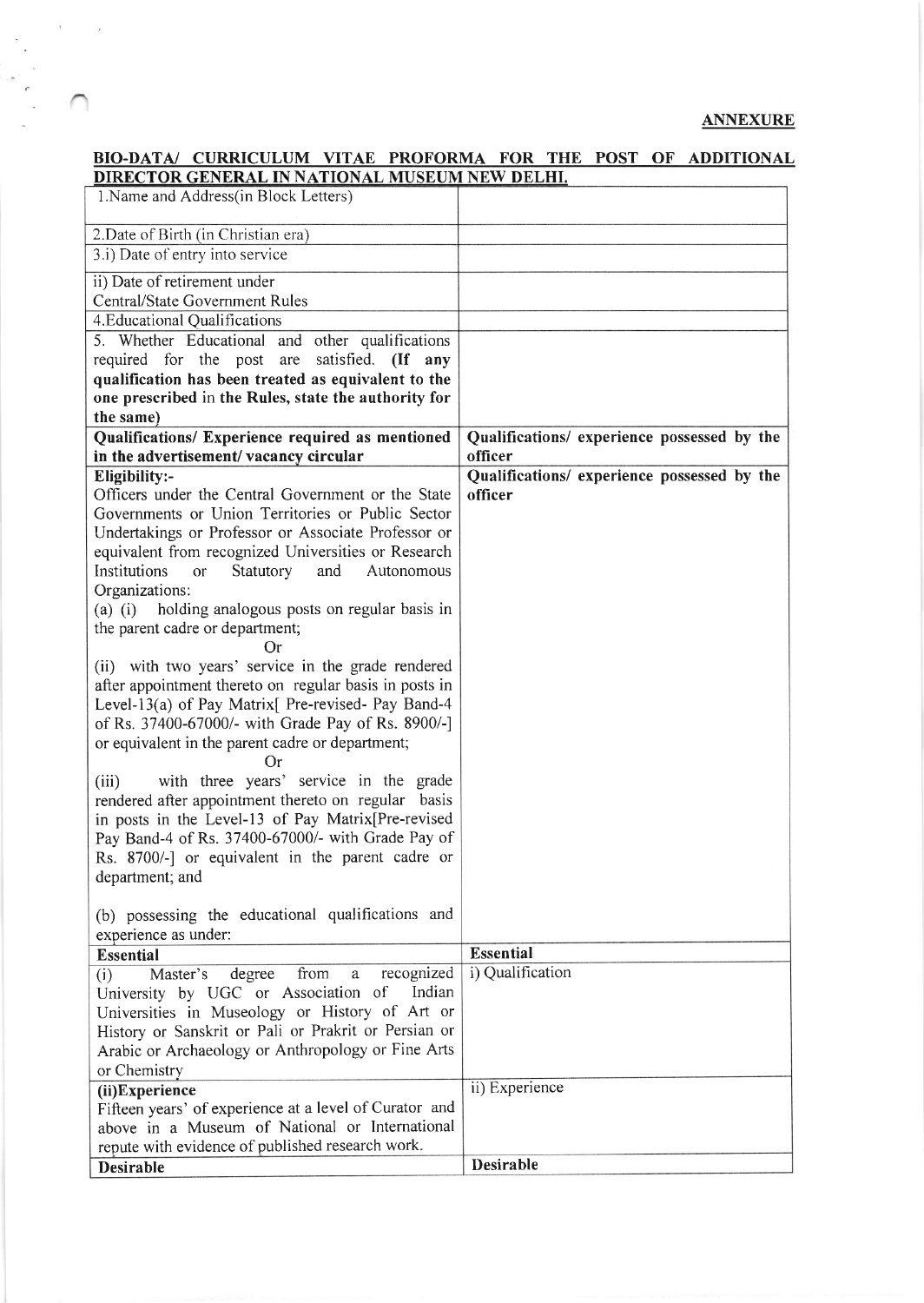| Post graduate diploma in Management or MBA from                                                  |  |
|--------------------------------------------------------------------------------------------------|--|
| a recognized Institute or University.                                                            |  |
| 5.1 Note: This column needs to be amplified to                                                   |  |
| indicate Essential and Desirable Qualifications as                                               |  |
| mentioned in the RRs by the Administrative                                                       |  |
| Ministry/Department/Office at the time of issue of                                               |  |
| Circular and issue of Advertisement in the                                                       |  |
| Employment News.                                                                                 |  |
| 5.2 In the case of Degree and Post Graduate                                                      |  |
| Qualifications Elective/ main subjects and subsidiary                                            |  |
| subjects may be indicated by the candidate.                                                      |  |
| 6. Please state clearly whether in the light of entries                                          |  |
| made by you above, you meet the requisite Essential                                              |  |
| Qualifications and work experience of the post.                                                  |  |
| 6.1 Note: Borrowing Departments are to provide                                                   |  |
| their specific comments/ views confirming the                                                    |  |
| relevant Essential Qualification/ Work experience                                                |  |
| possessed by the Candidate (as indicated in the                                                  |  |
| Bio-data) with reference to the post applied.                                                    |  |
| 7. Details of Employment, in chronological order. Enclose a separate sheet duly authenticated by |  |

your signature, if the space below is insufficient.

| <u>UM DIEMALAI M II ING DINEE DELOTE IN MUMILIEUM I</u> |               |      |    |                              |                                            |
|---------------------------------------------------------|---------------|------|----|------------------------------|--------------------------------------------|
| Office/Institution                                      | Post held on  | From | To |                              | *Pay Band and Nature of Duties (in detail) |
|                                                         | regular basis |      |    | Grade                        | Highlighting experience                    |
|                                                         |               |      |    |                              | Pay/Pay Scale of required for the post     |
|                                                         |               |      |    | the post held on applied for |                                            |
|                                                         |               |      |    | regular basis                |                                            |
|                                                         |               |      |    |                              |                                            |
|                                                         |               |      |    |                              |                                            |
|                                                         |               |      |    |                              |                                            |

\* Important : Pay-band and Grade Pay granted under ACP/MACP are personal to the officer and therefore, should not be mentioned . Only Pay Band and Grade Pay/ Pay scale of the post held on regular basis to be mentioned. Details of ACP/MACP with present Pay Band and Crade Pay where such benefits have been drawn by the Candidate, may be indicated as below

| Office/Institution | Pay, Pay Band, and Grade Pay   From |  |
|--------------------|-------------------------------------|--|
|                    | drawn under ACP / MACP              |  |
|                    | <b>Scheme</b>                       |  |

|                                          | 8. Nature of present employment <i>i.e.</i> Adhoc or<br>Temporary or Quasi-Permanent or Permanent                                                                                                                                                                                                                                                                                                                                       |                                                                                   |                                                                                                             |
|------------------------------------------|-----------------------------------------------------------------------------------------------------------------------------------------------------------------------------------------------------------------------------------------------------------------------------------------------------------------------------------------------------------------------------------------------------------------------------------------|-----------------------------------------------------------------------------------|-------------------------------------------------------------------------------------------------------------|
| deputation/contract basis, please state  | 9. In case the present employment is held on                                                                                                                                                                                                                                                                                                                                                                                            |                                                                                   |                                                                                                             |
| date of<br>a) The<br>initial appointment | Period<br>of<br>b)<br>appointment<br>on deputation/contract                                                                                                                                                                                                                                                                                                                                                                             | c) Name of the parent<br>office/organization to<br>which the applicant<br>belongs | d) Name of the post and Pay<br>of the post held in substantive<br>capacity in the<br>parent<br>organisation |
| certificate.<br>organisation             | 9.1 Note: In case of Officers already on deputation, the applications of<br>such officers should be forwarded by the parent cadre/ Department<br>along with Cadre Clearance, Vigilance Clearance and Integrity<br>9.2 Note: Information under Column 9(c) & (d) above must be given<br>in all cases where a person is holding a post on deputation outside the<br>cadre/ organization but still maintaining a lien in his parent cadre/ |                                                                                   |                                                                                                             |
|                                          | 10. If any post held on Deputation in the past<br>by the applicant, date of return from the last                                                                                                                                                                                                                                                                                                                                        |                                                                                   |                                                                                                             |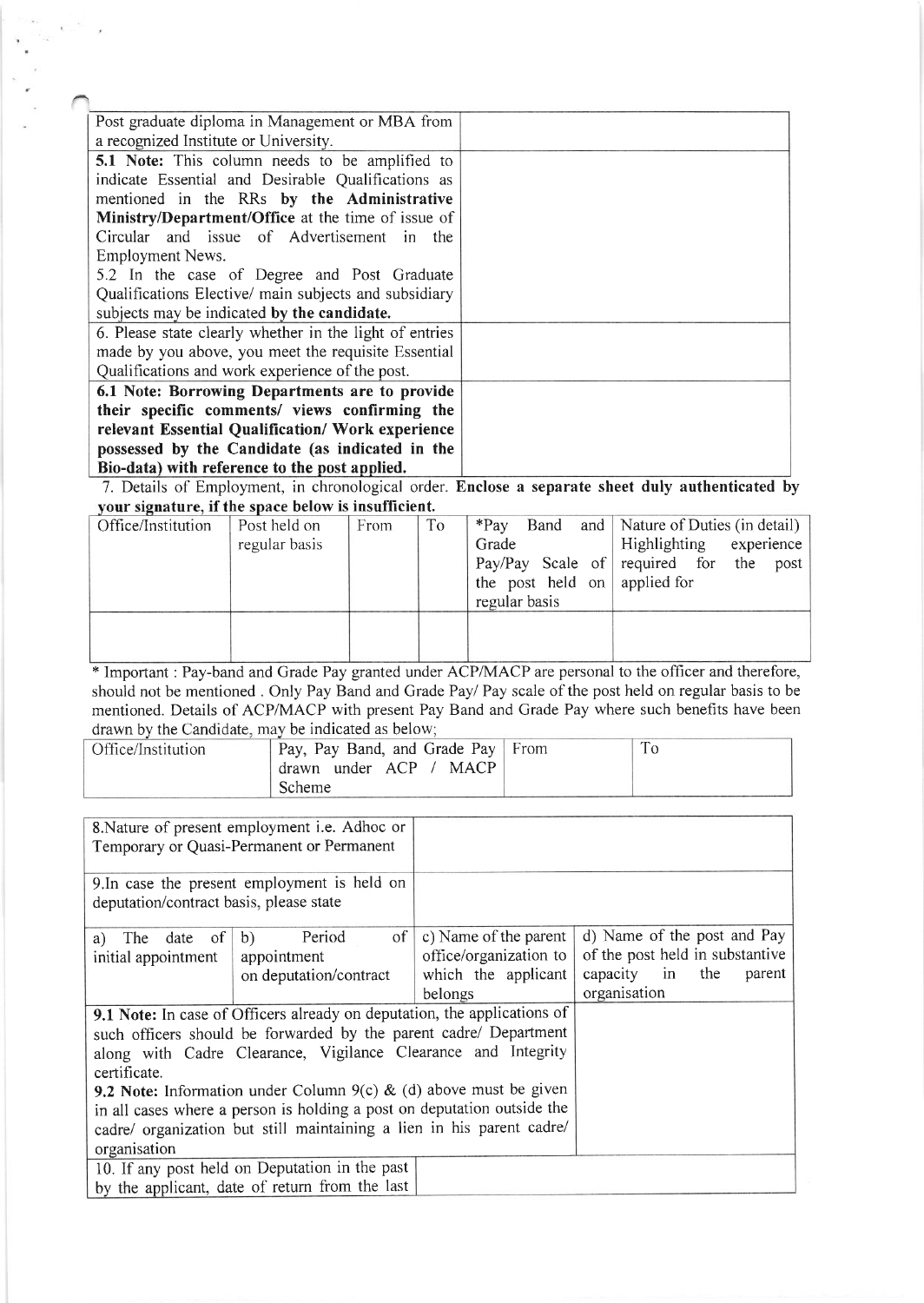| deputation and other details.                                                                            |           |                   |                               |                                              |  |
|----------------------------------------------------------------------------------------------------------|-----------|-------------------|-------------------------------|----------------------------------------------|--|
| 11.Additional details about present                                                                      |           |                   |                               |                                              |  |
| employment:                                                                                              |           |                   |                               |                                              |  |
| Please state whether working under                                                                       |           |                   |                               |                                              |  |
| (indicate the name of your employer                                                                      |           |                   |                               |                                              |  |
| against the relevant column)                                                                             |           |                   |                               |                                              |  |
| a) Central Government                                                                                    |           |                   |                               |                                              |  |
| b) State Government<br>c) Autonomous Organization                                                        |           |                   |                               |                                              |  |
| d) Government Undertaking                                                                                |           |                   |                               |                                              |  |
| e) Universities                                                                                          |           |                   |                               |                                              |  |
| f) Others                                                                                                |           |                   |                               |                                              |  |
| 12. Please state whether you are working in the                                                          |           |                   |                               |                                              |  |
| same Department and are in the feeder grade                                                              |           |                   |                               |                                              |  |
| or feeder to feeder grade.                                                                               |           |                   |                               |                                              |  |
| 13. Are you in Revised Scale of Pay? If yes,                                                             |           |                   |                               |                                              |  |
| give the date from which the revision took                                                               |           |                   |                               |                                              |  |
| place and also indicate the pre-revised scale                                                            |           |                   |                               |                                              |  |
| 14. Total emoluments per month now drawn                                                                 |           |                   |                               |                                              |  |
| Basis Pay in the PB                                                                                      | Grade Pay |                   |                               | <b>Total Emoluments</b>                      |  |
|                                                                                                          |           |                   |                               |                                              |  |
|                                                                                                          |           |                   |                               |                                              |  |
| 15. In case the applicant belongs to an Organisation which is not following the Central Government Pay-  |           |                   |                               |                                              |  |
| scales, the latest salary slip issued by the Organisation showing the following details may be enclosed. |           |                   |                               |                                              |  |
|                                                                                                          |           |                   |                               | Dearness Pay/interim relief Total Emoluments |  |
| Basic Pay with Scale of Pay and<br>rate of increment                                                     |           |                   | /other Allowances etc., (with |                                              |  |
|                                                                                                          |           | break-up details) |                               |                                              |  |
|                                                                                                          |           |                   |                               |                                              |  |
|                                                                                                          |           |                   |                               |                                              |  |
|                                                                                                          |           |                   |                               |                                              |  |
| 16.A Additional information, if any, relevant                                                            |           |                   |                               |                                              |  |
| to the post you applied for in support of your                                                           |           |                   |                               |                                              |  |
| suitability for the post.                                                                                |           |                   |                               |                                              |  |
| (This among other things may provide                                                                     |           |                   |                               |                                              |  |
| information with regard to (i) additional                                                                |           |                   |                               |                                              |  |
| academic qualifications (ii) professional<br>training and (iii) work experience over and                 |           |                   |                               |                                              |  |
| above prescribed in the Vacancy Circular                                                                 |           |                   |                               |                                              |  |
| /Advertisement)                                                                                          |           |                   |                               |                                              |  |
| (Note: Enclose a separate sheet, if the space                                                            |           |                   |                               |                                              |  |
| is insufficient)                                                                                         |           |                   |                               |                                              |  |
| 16.B Achievements:                                                                                       |           |                   |                               |                                              |  |
|                                                                                                          |           |                   |                               |                                              |  |
| The candidates are requested to indicate<br>information with regard to;                                  |           |                   |                               |                                              |  |
| (i) Research publications and reports and                                                                |           |                   |                               |                                              |  |
| special projects                                                                                         |           |                   |                               |                                              |  |
| (ii) Awards/Scholarships/Official Appreciation                                                           |           |                   |                               |                                              |  |
| (iii) Affiliation with the professional                                                                  |           |                   |                               |                                              |  |
| bodies/institutions/societies and;                                                                       |           |                   |                               |                                              |  |
| (iv) Patents registered in own name or achieved                                                          |           |                   |                               |                                              |  |
|                                                                                                          |           |                   |                               |                                              |  |
| for the organization<br>innovative<br>measure                                                            |           |                   |                               |                                              |  |
| Any research/<br>(v)<br>involving official recognition                                                   |           |                   |                               |                                              |  |
| vi) any other information.                                                                               |           |                   |                               |                                              |  |
| (Note: Enclose a separate sheet if the space                                                             |           |                   |                               |                                              |  |
| is insufficient)                                                                                         |           |                   |                               |                                              |  |
| 17. Please state whether you are applying for                                                            |           |                   |                               |                                              |  |
|                                                                                                          |           |                   |                               |                                              |  |

J